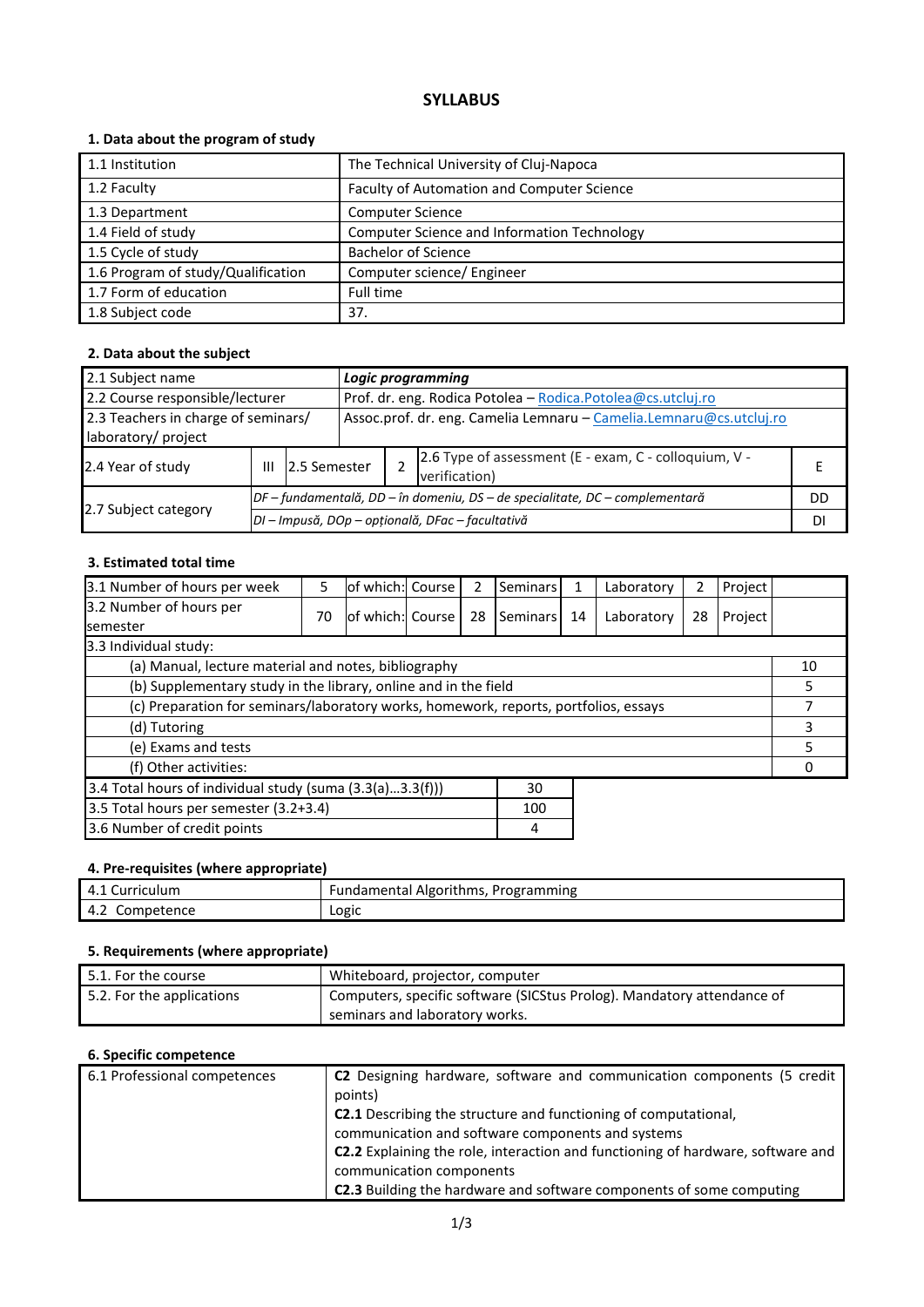|                       | systems using algorithms, design methods, protocols, languages, data<br>structures, and technologies<br><b>C2.4</b> Evaluating the functional and non-functional characteristics of the<br>computing systems using specific metrics<br>C2.5 Implementing hardware, software and communication systems |
|-----------------------|-------------------------------------------------------------------------------------------------------------------------------------------------------------------------------------------------------------------------------------------------------------------------------------------------------|
| 6.2 Cross competences | N/A                                                                                                                                                                                                                                                                                                   |

#### **7. Discipline objective (as results from the** *key competences gained***)**

| 7.1 General objective   | The main goal of the topic is getting the ability of symbolic processing in<br>general, and logic processing in particular; moreover, acquiring abilities for<br>providing specifications in logic, executable form. Estimating the performance<br>of the solutions designed and implemented in logic formalism. |
|-------------------------|------------------------------------------------------------------------------------------------------------------------------------------------------------------------------------------------------------------------------------------------------------------------------------------------------------------|
| 7.2 Specific objectives | Declarative and procedural semantics<br>Extra-logic operators<br>Meta-programming<br>Data Structures in logic programming. techniques associated with efficiency<br>estimation<br>Incomplete structures, difference lists<br>Types of recursions with advantages and limitations                                 |
|                         | Development of complex applications                                                                                                                                                                                                                                                                              |

#### **8. Contents**

| 8.1 Lectures                                                                           | Hours          | Teaching methods               | <b>Notes</b>   |
|----------------------------------------------------------------------------------------|----------------|--------------------------------|----------------|
| Introduction, first order logic declarative and procedural                             | 2              |                                |                |
| semantics                                                                              |                |                                |                |
| First order logic declarative and procedural semantics (continued)                     | 2              |                                |                |
| Negation as failure; Backtracking and cut                                              | 2              |                                |                |
| Prolog programming techniques                                                          | $\overline{2}$ | Interactive Course.            |                |
| Prolog programming techniques (continued)                                              | $\overline{2}$ | Teaching relying on            |                |
| Prolog programming techniques (continued)                                              | $\overline{2}$ | examples, questions            |                |
| Prolog programming techniques (continued)                                              | $\overline{c}$ | and discussions.<br>Continuous |                |
| Metalogic predicates                                                                   | $\overline{2}$ | evaluation of                  |                |
| <b>Extra-logic predicates</b>                                                          | $\overline{c}$ | knowledge                      |                |
| Nondeterministic Programming                                                           | $\overline{2}$ | aquisition.                    |                |
| Incomplete data structures; difference lists                                           | $\overline{2}$ |                                |                |
| Search techniques                                                                      | 2              |                                |                |
| Search techniques (continued)                                                          | $\overline{2}$ |                                |                |
| Search techniques (continued)                                                          | $\overline{2}$ |                                |                |
| Bibliography                                                                           |                |                                |                |
| L. Sterling, E. Shapiro, The Art of Prolog, MIT Press, 1994.<br>1.                     |                |                                |                |
| W.F. Clocksin, C.S. Mellish, Programming în Prolog, Springer-Verlag Telos, 1994.<br>2. |                |                                |                |
| R. Potolea, Programare Logică, vol 1, U.T. Pres, 2007.<br>3.                           |                |                                |                |
| 8.2 Applications - Seminars/Laboratory                                                 | Hours          | Teaching methods               | <b>Notes</b>   |
| Prolog language                                                                        | 3              |                                |                |
| Sets, sorting                                                                          | 3              |                                |                |
| Lists                                                                                  | 3              |                                | Seminars-      |
| Basic operations on lists                                                              | 3              | Semiras and hands              | design         |
| Incomplete lists; difference lists                                                     | 3              | on laboratory works            | solutions to   |
| <b>Trees</b>                                                                           | 3              | with specific topics.          | problem,       |
| Searching in trees                                                                     | 3              | Problem solving with           | implementation |
| Incomplete trees                                                                       | 3              | tracing and                    | on board.      |
| Modeling control structures in Prolog                                                  | 3              | performance                    | Laboratory -   |
| Graphs                                                                                 | 3              | evaluation.                    | computer work. |
| Searching in graphs                                                                    | 3              |                                | (individual)   |
| Basic graphs algorithms                                                                | 3              |                                |                |
| Metaprogramming                                                                        | 3              |                                |                |